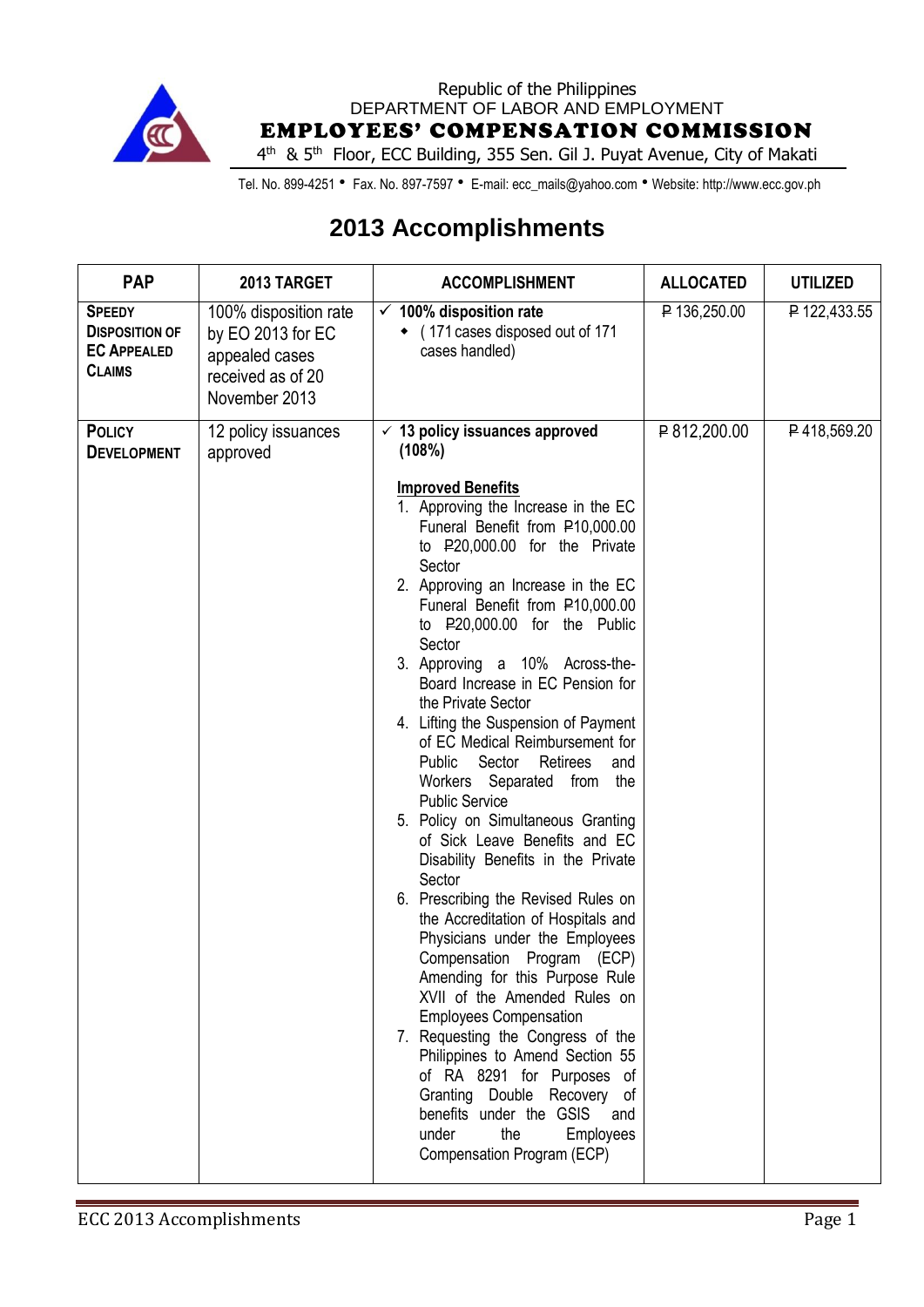|                                                             |                                           | 8. Prescribing<br>the<br>Revised<br>Conditions for the Compensability<br>of Osteoarthritis Classified Under<br>Musculoskeletal<br>Disorders,<br>Amending for this Purpose Item<br>No. 24 of Annex "A" of the<br>Amended Rules on Employees'<br>Compensation<br>9. Prescribing the Grant of Advance<br>Three Month Pension for EC<br>Pensioners in the Private Sector<br>Whose Areas were Affected by<br>Typhoon "Yolanda", Earthquake in<br>Bohol<br>and<br>in<br>Cebu<br>and<br>Zamboanga Siege                                                                                                                                               |                  |                |
|-------------------------------------------------------------|-------------------------------------------|------------------------------------------------------------------------------------------------------------------------------------------------------------------------------------------------------------------------------------------------------------------------------------------------------------------------------------------------------------------------------------------------------------------------------------------------------------------------------------------------------------------------------------------------------------------------------------------------------------------------------------------------|------------------|----------------|
|                                                             |                                           | <b>Improved Services</b><br>10. Requiring the Systems to Submit<br>Proof of Compliance with the<br>Decision of the Commission to<br><b>Grant EC benefits</b><br>11. Requiring the Systems to Observe<br>Present Procedures on Elevation<br>of Denied EC Claims<br>12. Prescribing the Guidelines for the<br>Grant of EC Funeral Benefits for<br>the Public Sector<br>13. Prescribing the Guidelines for the<br>Grant of Carer's Allowance to EC<br>Permanent Partial Disability (PPD)<br>and Permanent Total Disability<br>(PTD) Pensioners in the Public<br>Sector                                                                            |                  |                |
| <b>REHABILITATION</b><br><b>SERVICES FOR</b><br><b>ODWs</b> | 575 ODWs provided with<br>various service | $\times$ 649 ODWs provided with various<br>services (111%)<br>• 100 PWRDs were provided with<br>vocational/ entrepreneurial<br>skills<br>training amounting to P100,412.27<br>27 PWRDs were provided with<br>kits<br>appropriate<br>start-up<br>amounting to P82,538.00<br>$\checkmark$ 47 PWRDs were granted with<br>Kabuhayan Package through<br>DOLE NCR-Makati Field Office<br>worth P5,000.00 each or a total<br>amount of P235,000.00<br>$\checkmark$ 74 PWRDs, were provided with<br>transportation<br>and<br>meal<br>allowance<br>during<br>training<br>amounting to P72,316.97<br>43 PWRDs were monitored<br>✓<br>through home visits | $P$ 4,096,000.00 | P 3,375,425.34 |